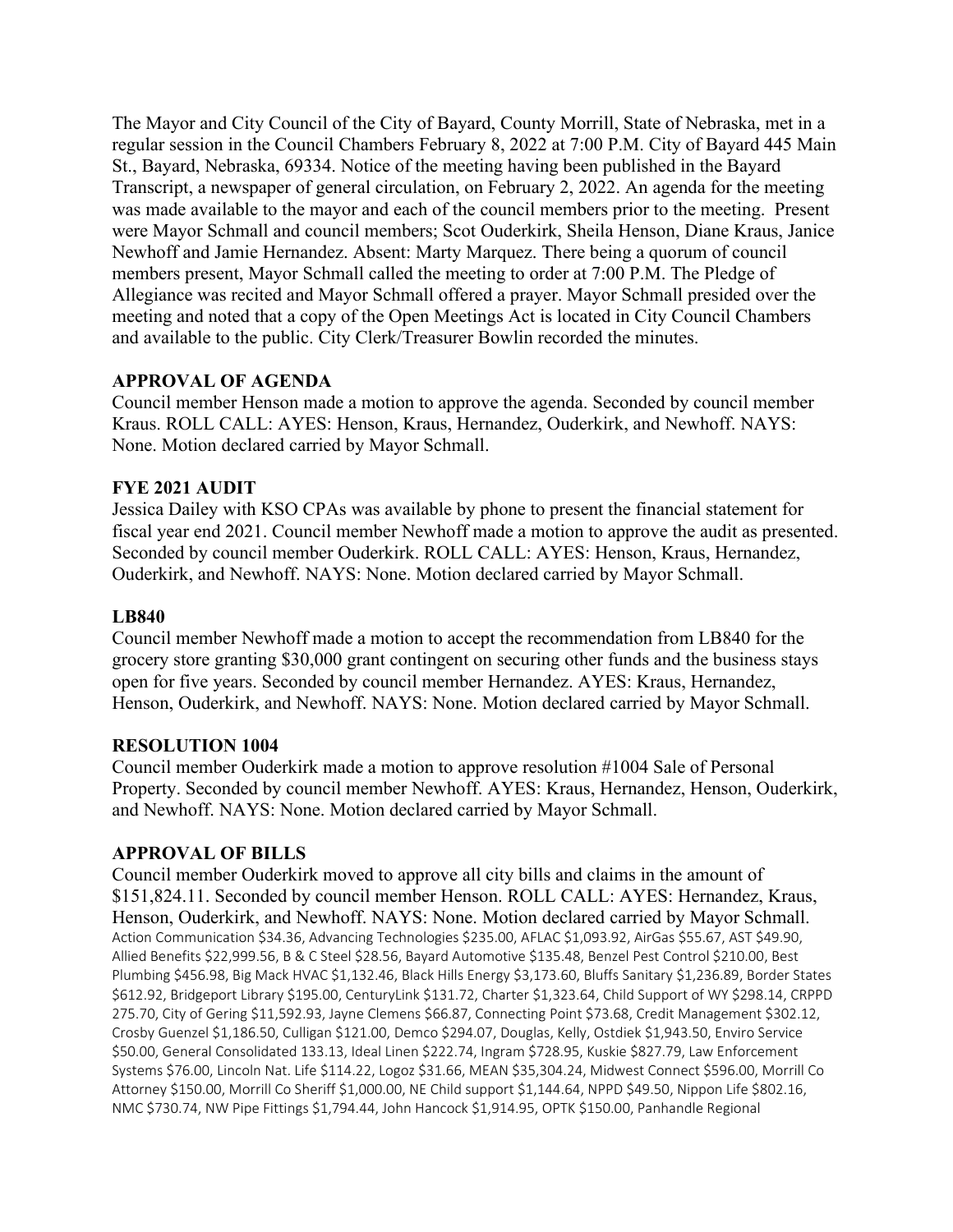Development \$295.17, Print Works \$142.94, Rocky Mountain Air \$147.40, Sandry Fire \$1,060.25, Shortline Irrigation \$1,560.00, Staples \$114.97, State Fire Marshall \$50.00, Transcript \$141.57, US Bank \$968.27, Viaero Wireless \$291.40, Western States Bank \$353.06, Payroll \$51,617.75, Total = \$151,824.11.

# **CHIMNEY ROCK VILLA**

Council member Newhoff moved to approve the Chimney Rock Villa Bills & Claims in the amount of \$239,027.26. Seconded by council member Kraus. ROLL CALL: AYES: Kraus, Henson, Hernandez, Ouderkirk, and Newhoff. NAYS: None. Motion declared carried by Mayor Schmall.

## **DEPARTMENT HEAD MONTHLY REPORTS**

All department heads gave their reports.

- **UTILITY REPORT –** Took down Christmas lights, changed check valve, removed snow, swept streets.
- **PARK REPORT** Repaired fence at Legion field, working on repairs to concession stand, maintenance on parks pickup, equipment and mowers, help utilities guys, Paul Reed to start on softball field in March.
- **POLICE REPORT** 36 Assist the public, 26 assist other agencies, 2 accident investigations, 9 citation violations, 8 warning violations, 9 complaints, 3 investigations.
- **LIBRARY REPORT –** There were 494 books checked out in the month of January, the computer was used 19 times, 132 books checked out through overdrive, will be attending Overdrive Webinar, Feb 25<sup>th</sup> going to Big Talk from Small Libraries.
- **OFFICE REPORT –**Monthly, payroll, Meetings, started on Community Center Grant, collecting payments, paying bills.
- **FIRE DEPARTMENT** Chief's report- 2 Hay fires 2 calls, 15 man-hours, 15 people per call. Rescue report- 7 Transports to RWMC, 2 tiered with Valley, 1 no transports, 2 transports by Valley – 10 calls, 10 points of contacts – Unit 991 153.6 miles w/ patient 329.1 total miles; Unit 992 0 miles with patient 0 miles total. 14 hours 26 minutes in service. Training Report- Extrication Videos 8 people 24-man hours.

## **CONSENT AGENDA**

Council member Newhoff moved to approve the consent agenda which included minutes from January 11th regular meeting; Treasurer's reports, operational budget, and fire department minutes & roster. Seconded by council member Ouderkirk. ROLL CALL: AYES: Kraus, Henson, Hernandez, Ouderkirk, and Newhoff. NAYS: None. Motion declared carried by Mayor Schmall.

## **LANDBANK**

Council Member Newhoff made a motion to approve signing the interlocal agreement establishing the Western Nebraska Regional Land Bank. Seconded by council member Henson. ROLL CALL: AYES, Henson, Kraus, Hernandez, Ouderkirk, and Newhoff. NAYS: None. Motion declared carried by Mayor Schmall.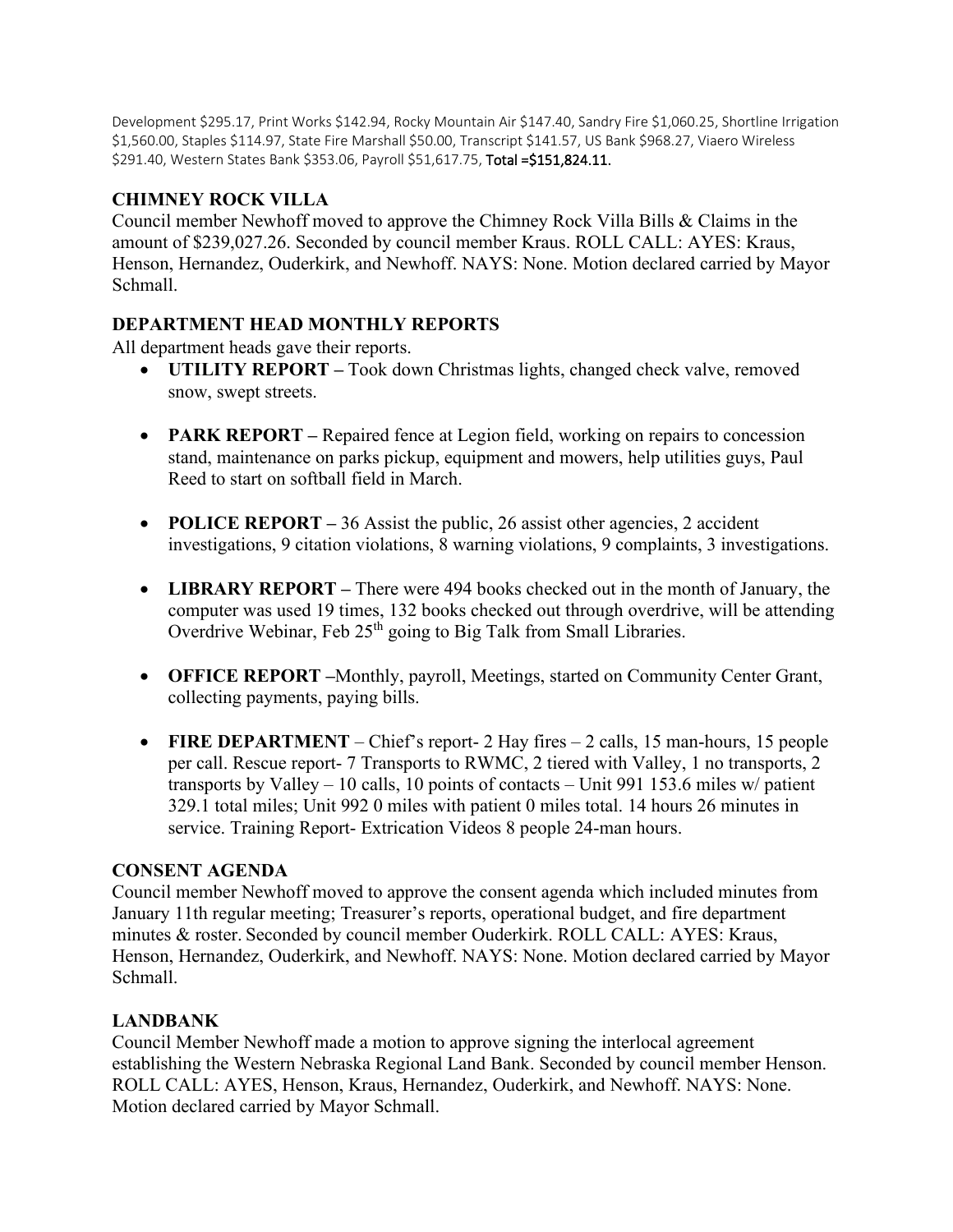### **ORDINANCE #860**

Council Member Hernandez made a motion to waive the three readings of Ordinance #860. Seconded by council member Newhoff. ROLL CALL: AYES: Henson, Newhoff, Hernandez, Ouderkirk, and Kraus. NAYS: None. Motion declared suspended by Mayor Schmall.

Council Member Newhoff made a motion for final passage of Ordinance #860. Seconded by council member Henson. ROLL CALL: AYES: Henson, Newhoff, Hernandez, Ouderkirk, and Kraus. NAYS: None. Mayor Schmall declared it passed, adopted, and ordered it published. **ORDINANCE #860**

AN ORDINANCE OF THE CITY OF BAYARD, NEBRASKA AMENDING SCHEDULE II OF SECTION 73 PARKING SCHEDULES, UPDATING DIAGONALL PARKING. PROVIDING FOR REPEAL OF CONFLICTING ORDINANCES; AND PROVIDING FOR AN EFFECTIVE DATE OF THIS ORDINANCE.

No person shall park a motor vehicle diagonally to the curb of any street within city limits except as follows:

**A**. Diagonal parking shall be allowed at the pre-designated street locations: North side of 4th Street between Main Street & 1st Avenue; and South side of East 3rd Street between Main Street & 1st Avenue.

**B.** Diagonal parking shall be allowed at those open churches where the curb is cut away to allow for such street parking, and only during church services, functions & meetings.

#### **MAIL MACHINE**

Council Member Henson made a motion to sign new lease for mail machine. Seconded by council member Newhoff. ROLL CALL: AYES, Henson, Kraus, Hernandez, Ouderkirk, and Newhoff. NAYS: None. Motion declared carried by Mayor Schmall.

### **PERSONNEL MANUAL**

Council member Kraus made a motion to approve changes to personnel manual benefits section. Seconded by council member Henson. ROLL CALL: AYES: Kraus, Henson, Newhoff, Ouderkirk, and Hernandez. NAYS: None. Motion declared carried by Mayor Schmall.

### **COMMUNITY CENTER GRANT**

Council member Henson made a motion to approve the application for the CCCFF grant for a community center in conjunction with Bayard Public Schools. Seconded by council member Kraus. ROLL CALL: AYES: Kraus, Henson, Newhoff, Ouderkirk, and Hernandez. NAYS: None. Motion declared carried by Mayor Schmall.

### **WAGES**

Council Member Newhoff made a motion to increase the on-call pay from \$75.00 to \$150.00 effective January 1, 2022. Seconded by council member Kraus. ROLL CALL: AYES, Henson, Kraus, Hernandez, Ouderkirk, and Newhoff. NAYS: None. Motion declared carried by Mayor Schmall.